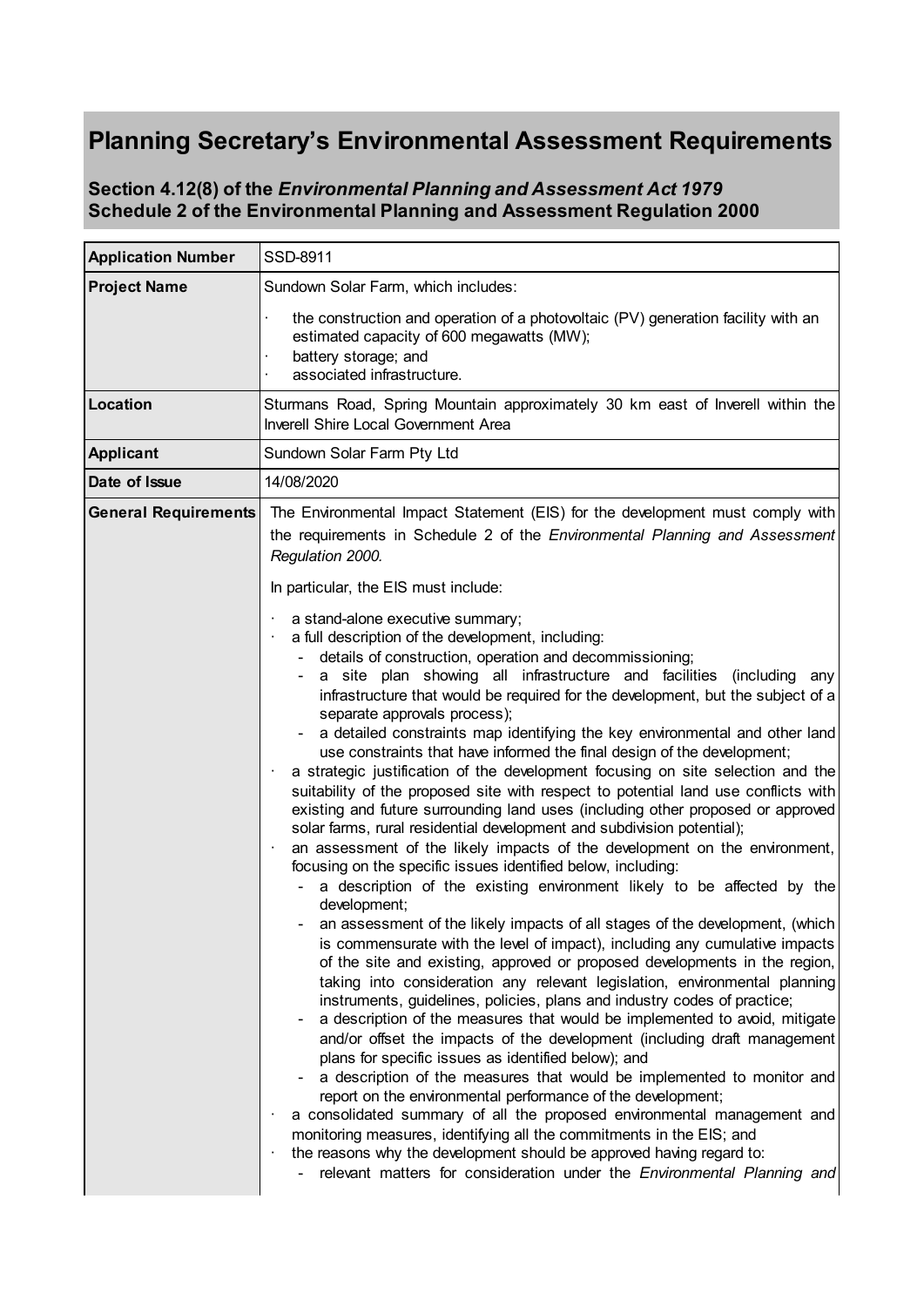|                        | Assessment Act 1979, including the objects of the Act and how the<br>principles of ecologically sustainable development have been incorporated in<br>the design, construction and ongoing operations of the development;<br>the suitability of the site with respect to potential land use conflicts with<br>existing and future surrounding land uses; and<br>feasible alternatives to the development (and its key components), including<br>the consequences of not carrying out the development.<br>a detailed consideration of the capability of the project to contribute to the<br>security and reliability of the electricity system in the National Electricity Market,<br>having regard to local system conditions and the Department's guidance on the<br>matter; and<br>a detailed evaluation of the merits of the project as a whole.                                                                                                                                                                                                                                                                                                                                                                                                                                                                                                                                                                                                                                                                                                                                                                                                                                                                                                                                                                                                                                                        |
|------------------------|-----------------------------------------------------------------------------------------------------------------------------------------------------------------------------------------------------------------------------------------------------------------------------------------------------------------------------------------------------------------------------------------------------------------------------------------------------------------------------------------------------------------------------------------------------------------------------------------------------------------------------------------------------------------------------------------------------------------------------------------------------------------------------------------------------------------------------------------------------------------------------------------------------------------------------------------------------------------------------------------------------------------------------------------------------------------------------------------------------------------------------------------------------------------------------------------------------------------------------------------------------------------------------------------------------------------------------------------------------------------------------------------------------------------------------------------------------------------------------------------------------------------------------------------------------------------------------------------------------------------------------------------------------------------------------------------------------------------------------------------------------------------------------------------------------------------------------------------------------------------------------------------------------------|
|                        | The EIS must also be accompanied by a report from a suitably qualified person                                                                                                                                                                                                                                                                                                                                                                                                                                                                                                                                                                                                                                                                                                                                                                                                                                                                                                                                                                                                                                                                                                                                                                                                                                                                                                                                                                                                                                                                                                                                                                                                                                                                                                                                                                                                                             |
|                        | providing:                                                                                                                                                                                                                                                                                                                                                                                                                                                                                                                                                                                                                                                                                                                                                                                                                                                                                                                                                                                                                                                                                                                                                                                                                                                                                                                                                                                                                                                                                                                                                                                                                                                                                                                                                                                                                                                                                                |
|                        | a detailed calculation of the capital investment value (CIV) (as defined in<br>clause 3 of the Regulation) of the proposal, including details of all<br>assumptions and components from which the CIV calculation is derived;<br>and                                                                                                                                                                                                                                                                                                                                                                                                                                                                                                                                                                                                                                                                                                                                                                                                                                                                                                                                                                                                                                                                                                                                                                                                                                                                                                                                                                                                                                                                                                                                                                                                                                                                      |
|                        | certification that the information provided is accurate at the date of<br>preparation.                                                                                                                                                                                                                                                                                                                                                                                                                                                                                                                                                                                                                                                                                                                                                                                                                                                                                                                                                                                                                                                                                                                                                                                                                                                                                                                                                                                                                                                                                                                                                                                                                                                                                                                                                                                                                    |
|                        | The development application must be accompanied by the consent in writing of the<br>owner/s of the land (as required in clause 49(1)(b) of the Regulation).                                                                                                                                                                                                                                                                                                                                                                                                                                                                                                                                                                                                                                                                                                                                                                                                                                                                                                                                                                                                                                                                                                                                                                                                                                                                                                                                                                                                                                                                                                                                                                                                                                                                                                                                               |
| <b>Specific Issues</b> | The EIS must address the following specific issues:                                                                                                                                                                                                                                                                                                                                                                                                                                                                                                                                                                                                                                                                                                                                                                                                                                                                                                                                                                                                                                                                                                                                                                                                                                                                                                                                                                                                                                                                                                                                                                                                                                                                                                                                                                                                                                                       |
|                        | $Land - including:$<br>an assessment of the potential impacts of the development on existing land<br>uses on the site and adjacent land, including;<br>a consideration of agricultural land (including Biophysical Strategic<br>о<br>Agricultural Land), flood prone land and an investigation of the potential<br>for the site to be used for agricultural purposes during operation of the<br>solar farm;<br>a consideration of agricultural land with other renewable energy projects<br>0<br>in the region, including White Rock Wind and Solar Farm, Sapphire<br>Wind and Solar Farm and Glen Innes Wind Farm;<br>a detailed soil survey to consider the potential for erosion and impacts<br>o<br>associated with sodic soils, paying particular attention to the<br>compatibility of the development with the existing land uses on the site<br>and adjacent land (e.g. operating mines, extractive industries including<br>Frazier's Quarry, mineral or petroleum resources, exploration activities,<br>aerial spraying, dust generation, and risk of weed and pest infestation)<br>during operation and after decommissioning, with reference to the<br>zoning provisions applying to the land; and<br>a decommissioning and rehabilitation plan to return the land to<br>0<br>productive agricultural use at closure of the project.<br><b>Biodiversity</b> - including:<br>an assessment of the biodiversity values and the likely biodiversity impacts<br>of the project in accordance with Section 7.9 of the Biodiversity Conservation<br>Act 2016 (NSW), the Biodiversity Assessment Method (BAM) and<br>documented in a Biodiversity Development Assessment Report (BDAR),<br>unless BCD and DPIE determine the proposed development is not likely to<br>have any significant impacts on biodiversity values;<br>the BDAR must document the application of the avoid, minimise and offset |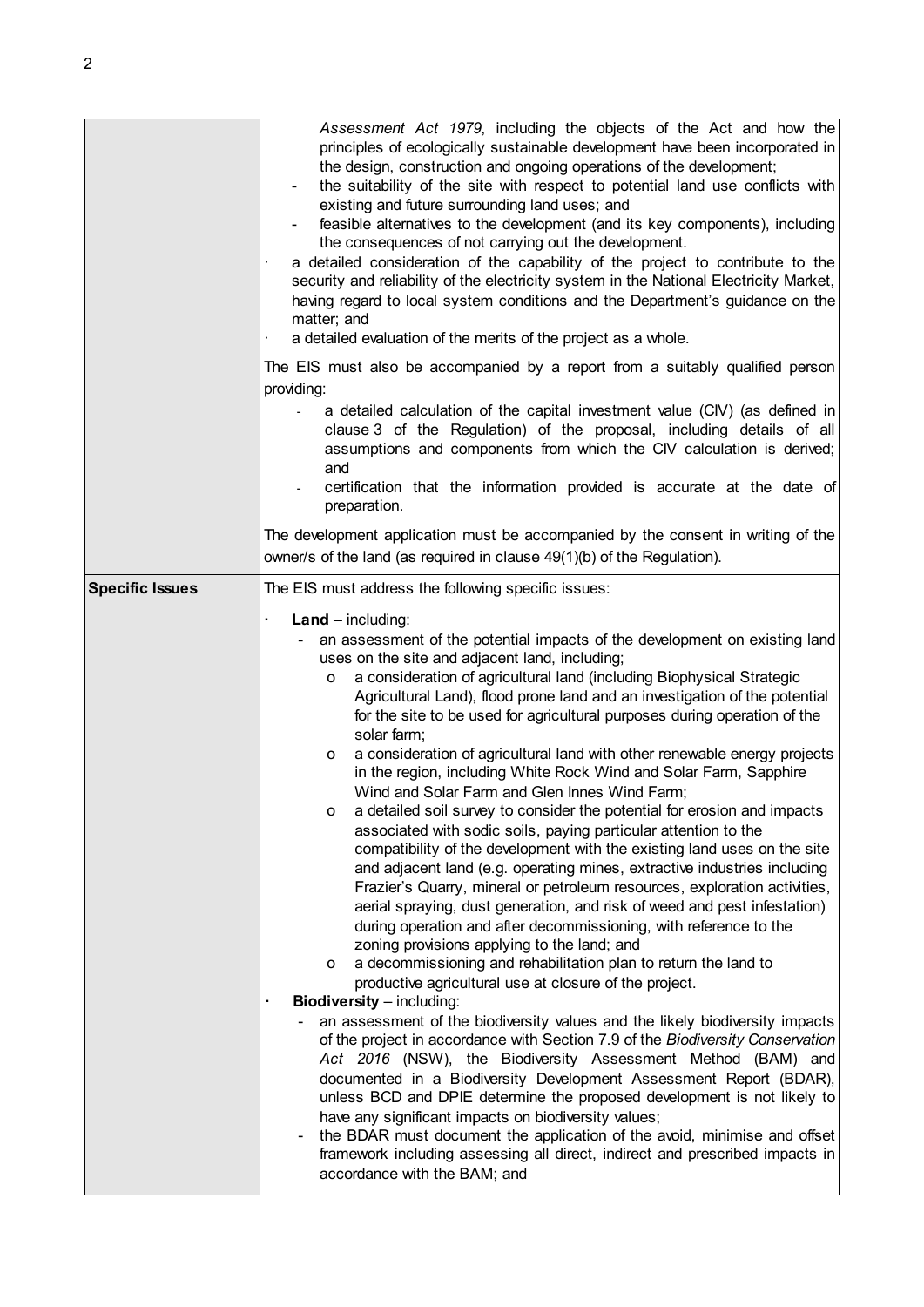- if an offset is required, details of the measures proposed to address the offset obligation.
- **· Heritage** including an assessment of the likely Aboriginal and historic heritage (cultural and archaeological) impacts of the development, including adequate consultation with the local Aboriginal community:
- **· Visual**  including a detailed assessment of the likely visual impacts and cumulative impacts of the development (including any glare, reflectivity and night lighting) on surrounding residences, scenic or significant vistas, air traffic and road corridors in the public domain, including a draft landscaping plan for on-site perimeter planting, with evidence it has been developed in consultation with affected landowners;
- **· Noise**  including an assessment of the construction noise impacts and cumulative noise impacts of the development in accordance with the *Interim Construction Noise Guideline* (ICNG) and operational noise impacts in accordance with the *NSW Noise Policy for Industry* (NPI) and a draft noise management plan if the assessment shows construction noise is likely to exceed applicable criteria;
- **· Transport**  including:
	- an assessment of the construction, operational and decommissioning traffic impacts of the development;
	- an assessment of the peak and average traffic generation, including over-dimensional vehicles and construction worker transportation;
	- an assessment of the likely transport impacts to the site access route (including Gwydir Highway and Spring Mountain Road), site access point, any Crown land, particularly in relation to the capacity and condition of the roads, road safety and intersection performance;
	- a cumulative impact assessment of traffic from nearby developments;
	- provide details of measures to mitigate and / or manage potential impacts including a schedule of all required road upgrades (including resulting from heavy vehicle and over mass / over dimensional traffic haulage routes), road maintenance contributions, any other traffic control measures, developed in consultation with the relevant road authority; and a demonstration of consultation about potential cost sharing with the White Rock Wind and Solar Farm project (if required):
	- **· Water**  including:
		- an assessment of the likely impacts of the development (including flooding) on surface water and groundwater resources (including wetlands, riparian land, groundwater dependent ecosystems and acid sulfate soils), related infrastructure, adjacent licensed water users and basic landholder rights, and measures proposed to monitor, reduce and mitigate these impacts;
		- details of water requirements and supply arrangements for construction and operation; and
		- a description of the erosion and sediment control measures that would be implemented to mitigate any impacts in accordance with *Managing Urban Stormwater: Soils & Construction* (Landcom 2004);
	- **· Hazards and Electromagnetic Interference** including:
		- a preliminary risk screening in accordance with *State Environmental Planning Policy No. 33 – Hazardous and Offensive Development* and *Applying SEPP 33* (DoP, 2011), and if the preliminary risk screening indicates the development is "potentially hazardous", a Preliminary Hazard Analysis (PHA) must be prepared in accordance with *Hazard Industry Planning Advisory Paper No. 6 – Guidelines for Hazard Analysis (*DoP, 2011) and *Multi-Level Risk Assessment* (DoP, 2011); and
		- an assessment of all potential hazards and risks including but not limited to bushfire risks of the development against the RFS *Planning for Bushfire Protection 2019*, spontaneous ignition, electromagnetic fields or the